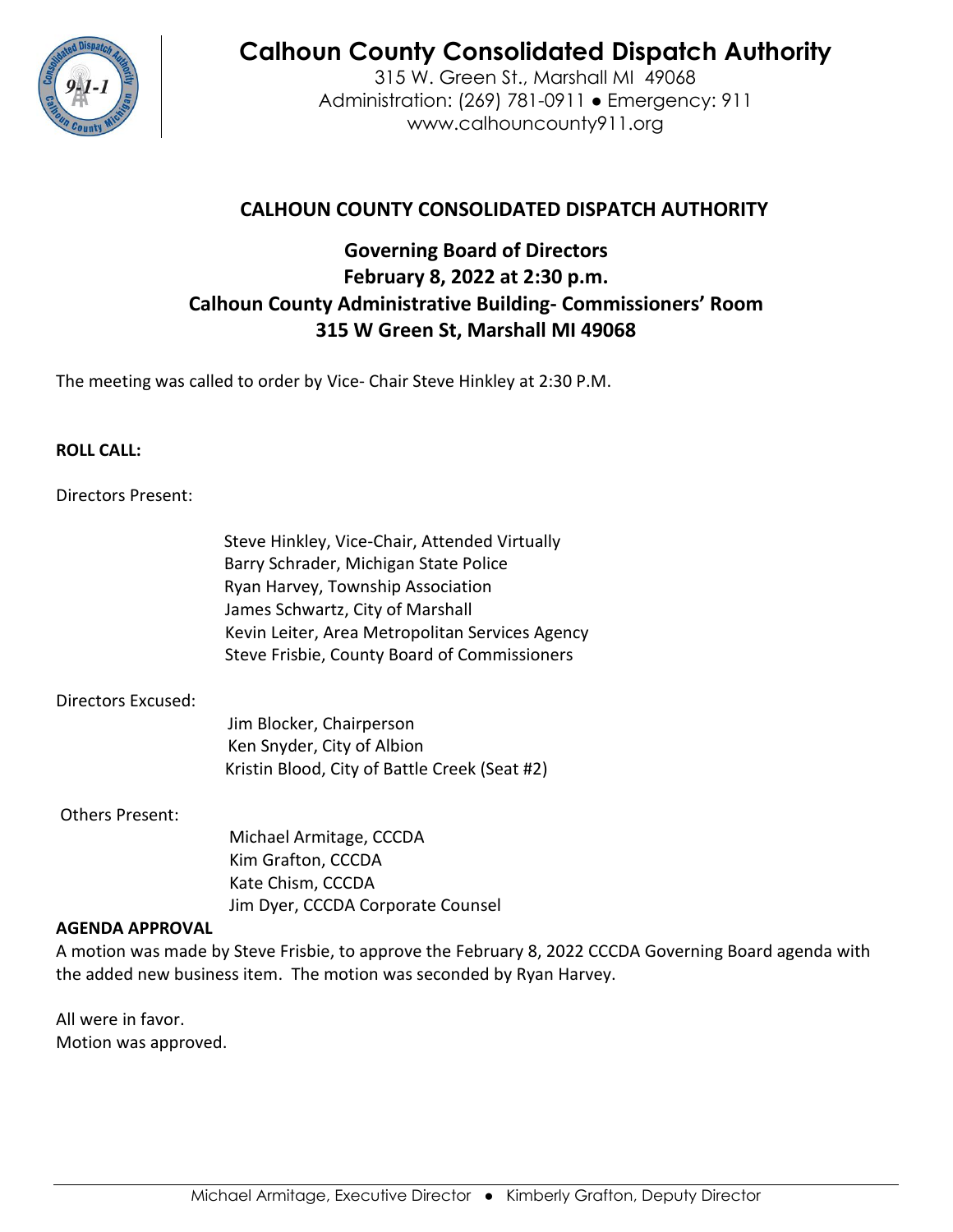#### **MEETING MINUTES**

A motion was made by Ryan Harvey to accept the January 11, 2022 CCCDA Governing Board minutes with the attendance correction of Kristin Blood and Steve Frisbie being marked both present and absent. The motion was seconded by James Schwartz.

All were in favor. Motion was approved.

#### **CONSENT AGENDA**

The following items were listed on the Board's consent agenda:

- 1. Excuse Absent Board Members
- 2. Check Register and Travel Reimbursement
- 3. Year-to-Date Budget Performance Reports
- 4. 2022 Year-to-Date Statistics
- 5. Quality Assurance Reports
- 6. General Correspondence.

A motion was made by Barry Schrader to approve the February 8, 2022 Consent Agenda. The motion was seconded by Ryan Harvey.

All were in favor. Motion was approved.

#### **EXECUTIVE DIRECTOR'S REPORT**

- 1. 911 Goes to Washington- This even has been canceled due to COVID. Some virtual meetings will still take place. Original expenses were covered by MCDA.
- 2. CFS- Call volume is on target with other months.
- 3. NENA Conference- Standards and Best Practices conference took place in California. It was an amazing conference. A lot of hands on work with eight to nine-hour days. The main focus was on hiring and retention.
- 4. Technology- The application process has been recently moved to JazzHR, online. Utilizing Neogov through the County did not work out as it was not able to be modified to meet our needs. JazzHR costs \$935 annually and has the ability to auto email, send texts, records status updates, etc. Hopefully this will help get increase applications. The center currently has five open positions.
- 5. Strategic Plan- There were two meetings which both had good feedback. One was in person in the evening at Marshall Fire Department and the other was virtual, hosted by BCPD. All the feedback has been updated in the final draft.

#### **OLD BUSINESS**

1. Strategic Plan- This has been a several month process. There has been good input for the final draft from administrative staff, supervisors, town hall meetings, and the governing and TAC boards. An update was made regarding the extended ring times. There is currently not a good reporting system for ring times because of the multi county mutual aid. A question came from Steve Frisbie asking to define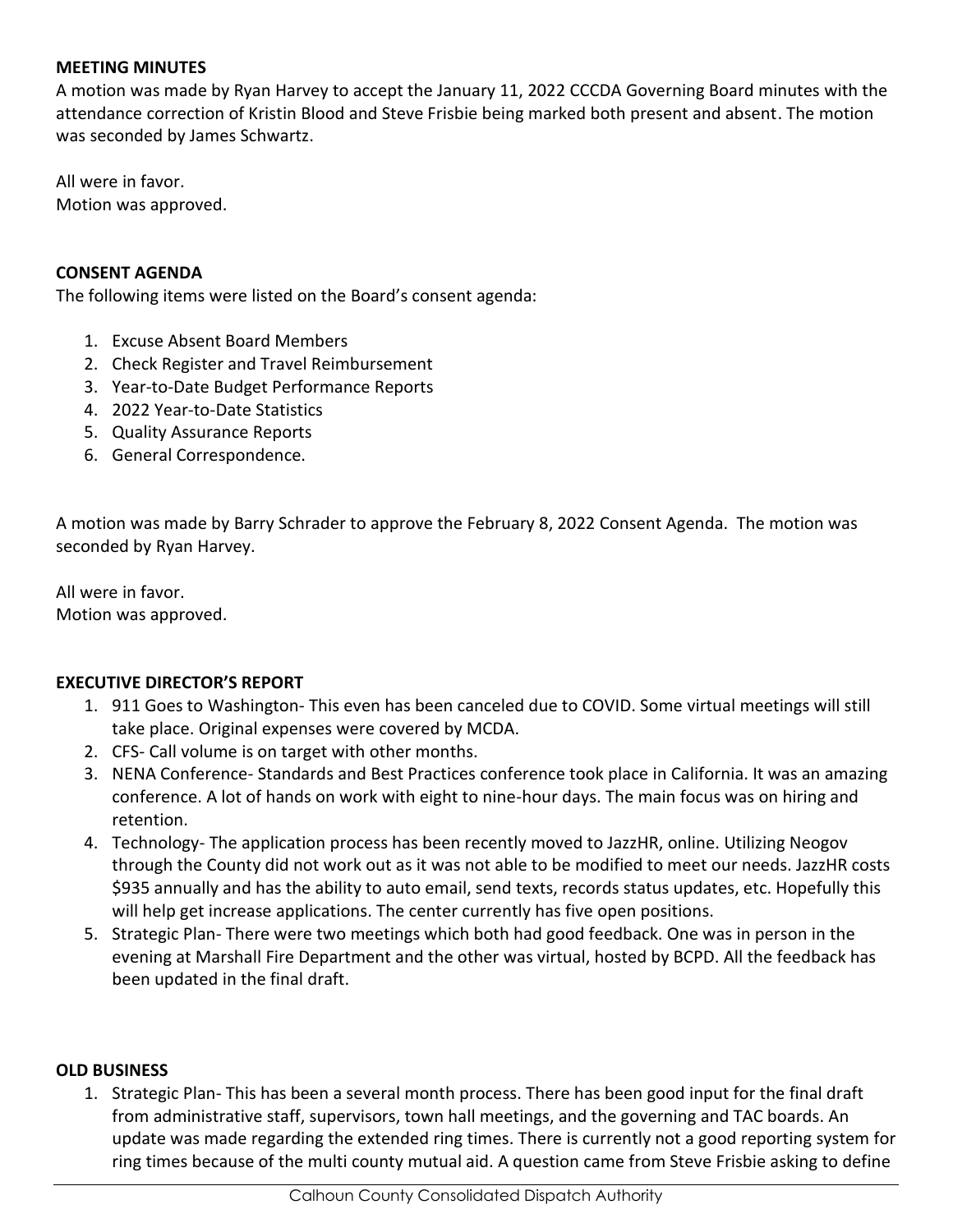ring time. Michael Armitage defined ring time, as used in the strategic plan as the time the call actually hits our system. Steve Hinkley questioned the selection of funding source selection and if other sources would be deleted from the plan once a selection was made. Michael Armitage clarified that other source options would be removed once a determination was made as far as which source plan the board wanted to go with. This is plan is a road map and the board needs to choose which direction they want to go. In the meeting with the fire departments, there was a strong suggestion for funding option. Option 1 has a stagnant revenue because the surcharge is flat. Option 2 would still need additional revenue income. Option 3 was the most popular in the meetings. <1 mil, this option also greatly reduced user fees. .98 mils is also an option. The board took some time to discuss funding options. The blended option is the preferred option. There was a question if there was a way to keep the user fee lower, bring the surcharge up and use .95/.98 mils? Michael Armitage stated the challenge would be there is no preexisting millage rate and that option would require the approval of two separate ballot questions. There is a need to draft and approve ballot language, approve the specific rates. It was questioned if you could condense the two questions (surcharge increase and millage rate) into one on the ballot. Jim Dyer stated he would have to do research to answer definitively, but did not believe that was an option. Steve Frisbie asked if there was a way to make the user fee flat over the ten year period. Michael Armitage stated that was definitely something which could easily be done. The consensus of the board was that they would like to see in the blended model of option 3 for funding. A motion was made by Steve Frisbie to approve the Strategic Plan, as presented by Michael Armitage with the funding of Option 3 and a flat user fee as discussed over the plan period. The motion was seconded by Ryan Harvey.

All were in favor.

The motion passed.

2. MERS Interlocal Agreement- There was been no success in getting all municipalities together to meet. There is no need to act on this.

#### **CLOSED SESSION**

A motion was made by James Schwartz to enter closed session to dis a periodic personnel evaluation of the Executive Director. The motion was seconded by Steve Frisbie.

A roll call vote was taken. Steve Hinkley, Yes; Steve Frisbie, Yes; Barry Schrader, Yes; Kevin Leiter, Yes; Ryan Harvey, Yes; James Schwartz, Yes.

The board entered closed session at 2:56 PM.

The board came out of closed session at 2:58 PM.

#### **NEW BUSINESS**

- 1. Amendment to the Executive Director's employment Agreement-A motion was made by Steve Frisbie to amend the employment agreement as agreed up and presented. The motion was seconded by Ryan Harvey. All were in favor. The motion passed.
- 2. RAVE/IPAWS- This addition would allow emergency alerts to be sent at a county level. HAZMAT, active shooter, road closings, weather alerts, etc. The County will be making the purchase of this software, 911 will administer, CCCDA will share on third of the cost and the County will amend the administrative services cost. County will seek other partners/communities for funding and cost sharing. This software would phase out the use of nixle. IPAWS has no alert usage cap, it integrates well with social media. This will help make 911 more visible and more of a "tangible service." The timeline is hopeful for a rollout to the public in the summer of 2022.